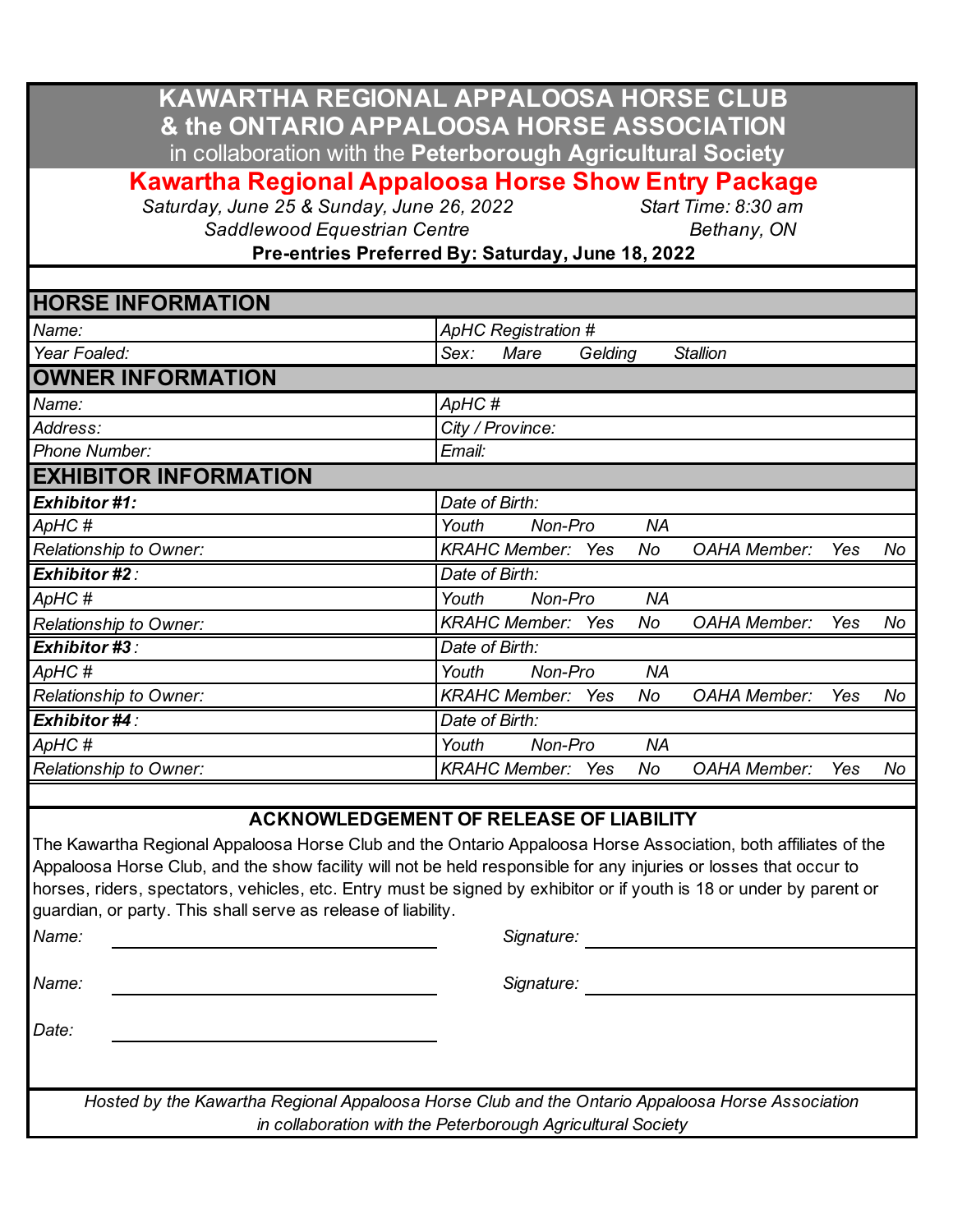|                                                                                                                                                                                     |                | <b>HORSE SHOW ENTRY FORM</b>          |                  |              |                                                  |  |
|-------------------------------------------------------------------------------------------------------------------------------------------------------------------------------------|----------------|---------------------------------------|------------------|--------------|--------------------------------------------------|--|
| SHOW: KAWARTHA REGIONAL APPALOOSA HORSE SHOW (June 25 & 26, 2022)                                                                                                                   |                |                                       |                  |              |                                                  |  |
| HORSE:                                                                                                                                                                              |                |                                       |                  |              | <b>BACK #:</b>                                   |  |
| <b>EXHIBITORS:</b>                                                                                                                                                                  |                |                                       |                  |              |                                                  |  |
| Instructions: PLEASE ENTER ALL CLASSES BELOW. ONE ENTRY FORM PER HORSE. MULTIPLE EXHIBITORS MAY<br>BE INCLUDED ON THE ENTRY FORM - PLEASE USE EXHIBITORS INITIALS BESIDE THE CLASS. |                |                                       |                  |              |                                                  |  |
| Entry Submission: PRE-ENTRIES PREFERRED BY: SATURDAY, JUNE 18, 2022. NO ENTRIES DAY-OF. EMAIL<br>ENTRIES TO: KAWARTHA.APPALOOSA@GMAIL.COM.                                          |                |                                       |                  |              |                                                  |  |
| <b>EXHIBITOR CLASS</b>                                                                                                                                                              |                | <b>CLASS NAME</b>                     | <b>EXHIBITOR</b> | <b>CLASS</b> | <b>CLASS NAME</b>                                |  |
|                                                                                                                                                                                     | 1              | <b>ApHC Yearling Colts</b>            |                  | 32           | <b>Adult Open All Breed Showmanship</b>          |  |
|                                                                                                                                                                                     | $\overline{2}$ | <b>ApHC Two Year Old Colts</b>        |                  | 33           | Youth Open All Breed Showmanship                 |  |
|                                                                                                                                                                                     | 3              | <b>ApHC Three Year Old Stallions</b>  |                  | 34           | ApHC Non-Pro Hunter in Hand Stallions            |  |
|                                                                                                                                                                                     | 4              | <b>ApHC Aged Stallions</b>            |                  | 35           | <b>ApHC Hunter in Hand Stallions</b>             |  |
|                                                                                                                                                                                     | 5              | <b>ApHC Performance Stallions</b>     |                  | 36           | ApHC Youth Hunter in Hand Geldings (18 & Under)  |  |
|                                                                                                                                                                                     | 6              | <b>ApHC Non-Pro Stallions</b>         |                  | 37           | ApHC Non-Pro Hunter in Hand Geldings             |  |
|                                                                                                                                                                                     | $\overline{7}$ | <b>ApHC Yearling Geldings</b>         |                  | 38           | ApHC Hunter in Hand Geldings                     |  |
|                                                                                                                                                                                     | 8              | ApHC Two Year Old Geldings            |                  | 39           | ApHC Youth Hunter in Hand Mares (18 & Under)     |  |
|                                                                                                                                                                                     | 9              | ApHC Three Year Old Geldings          |                  | 40           | ApHC Non-Pro Hunter in Hand Mares                |  |
|                                                                                                                                                                                     | 10             | <b>ApHC Aged Geldings</b>             |                  | 41           | <b>ApHC Hunter in Hand Mares</b>                 |  |
|                                                                                                                                                                                     | 11             | <b>ApHC Performance Geldings</b>      |                  | 42           | ApHC Youth Hunter Under Saddle (18 & Under)      |  |
|                                                                                                                                                                                     | 12             | <b>ApHC Youth Geldings</b>            |                  | 43           | ApHC Yth Walk/Trot Hunter Under Saddle (10&U)    |  |
|                                                                                                                                                                                     | 13             | <b>ApHC Non-Pro Geldings</b>          |                  | 44           | ApHC Non-Pro Hunter Under Saddle                 |  |
|                                                                                                                                                                                     | 14             | <b>ApHC Yearling Fillies</b>          |                  | 45           | ApHC Non-Pro Walk/Trot Hunter Under Saddle       |  |
|                                                                                                                                                                                     | 15             | <b>ApHC Two Year Old Mares</b>        |                  | 46           | <b>ApHC Hunter Under Saddle</b>                  |  |
|                                                                                                                                                                                     | 16             | <b>ApHC Three Year Old Mares</b>      |                  | 47           | Adult Open All Breed Hunter Under Saddle         |  |
|                                                                                                                                                                                     | 17             | <b>ApHC Aged Mares</b>                |                  | 48           | Youth Open All Breed Hunter Under Saddle         |  |
|                                                                                                                                                                                     | 18             | <b>ApHC Performance Mares</b>         |                  | 49           | Open All Breed Walk/Trot Hunter Under Saddle     |  |
|                                                                                                                                                                                     | 19             | <b>ApHC Youth Mares</b>               |                  | 50           | <b>Jackpot Hunter Under Saddle</b>               |  |
|                                                                                                                                                                                     | 20             | ApHC Non-Pro Mares                    |                  | 51           | ApHC Youth Equitation (18 & Under)               |  |
|                                                                                                                                                                                     | 21             | <b>Adult Open All Breed Halter</b>    |                  | 52           | ApHC Youth Walk/Trot Equitation (10 & Under)     |  |
|                                                                                                                                                                                     | 22             | Youth Open All Breed Halter           |                  | 53           | ApHC Non-Pro Hunt Seat Equitation                |  |
|                                                                                                                                                                                     | 23             | <b>Jackpot All Breed Halter</b>       |                  | 54           | ApHC Non-Pro Walk/Trot Hunt Seat Equitation      |  |
|                                                                                                                                                                                     | 24             | ApHC Youth Most Colourful at Halter   |                  | 55           | <b>Adult Open All Breed Hunt Seat Equitation</b> |  |
|                                                                                                                                                                                     | 25             | ApHC Non-Pro Most Colourful at Halter |                  | 56           | Youth Open All Breed Hunt Seat Equitation        |  |
|                                                                                                                                                                                     | 26             | ApHC Most Colourful at Halter         |                  | 57           | Open All Breed Walk/Trot Hunt Seat Equitation    |  |
|                                                                                                                                                                                     | 27             | ApHC Non-Pro Yearling Longe Line      |                  | 58           | ApHC Non-Pro Hunter Hack                         |  |
|                                                                                                                                                                                     | 28             | ApHC Yearling Longe Line              |                  | 59           | <b>ApHC Hunter Hack</b>                          |  |
|                                                                                                                                                                                     | 29             | Open All Breed Yearling Longe Line    |                  | 60           | <b>Adult Open All Breed Hunter Hack</b>          |  |
|                                                                                                                                                                                     | 30             | ApHC Yth West Showmanship (18&U)      |                  | 61           | Youth Open All Breed Hunter Hack                 |  |
|                                                                                                                                                                                     | 31             | ApHC Non-Pro Western Showmanship      |                  | 62           | <b>Versatility Class (*Free Entry)</b>           |  |
| Notes:                                                                                                                                                                              |                |                                       |                  |              |                                                  |  |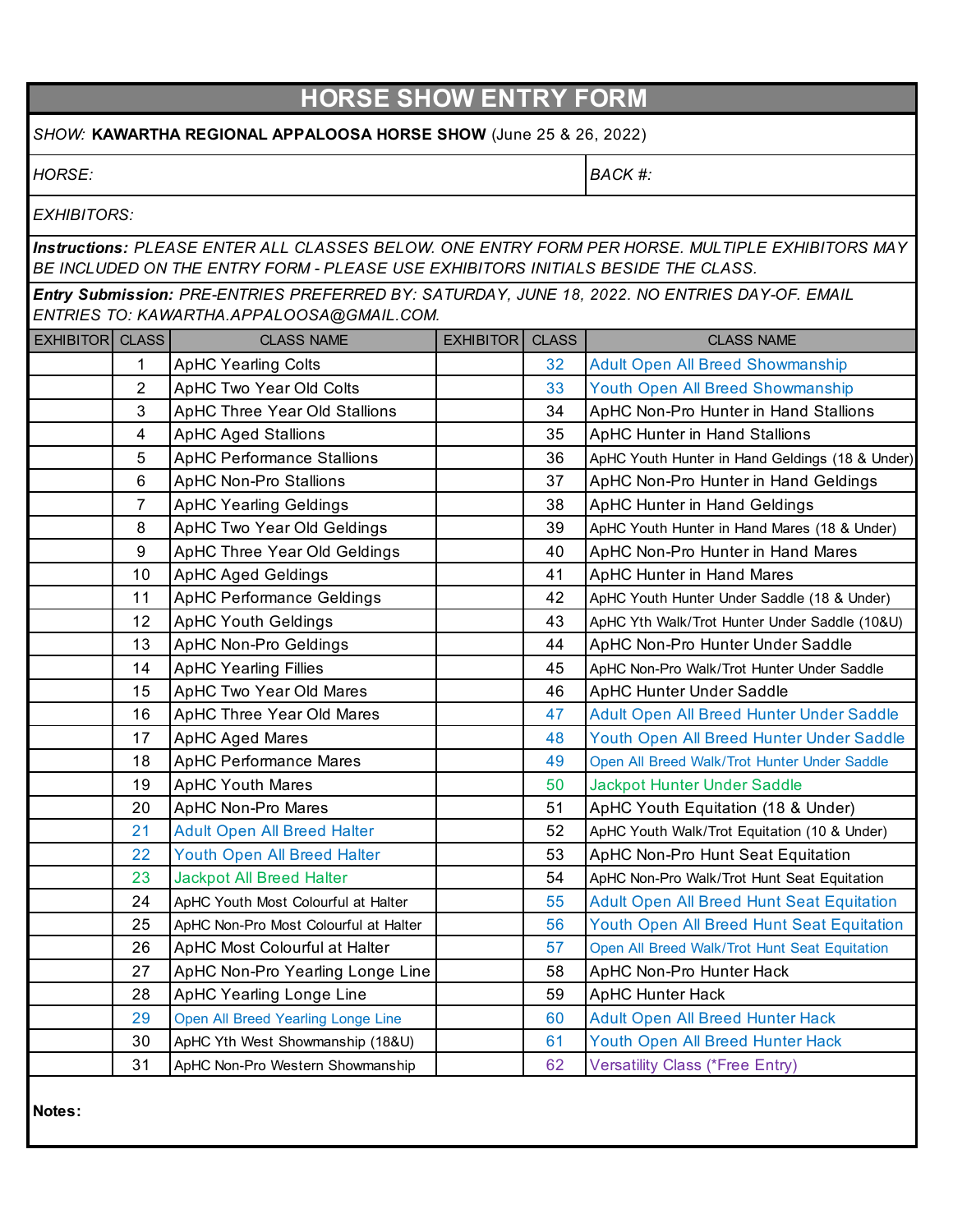| EXHIBITOR CLASS |     | <b>CLASS NAME</b>                      | EXHIBITOR | <b>CLASS</b> | <b>CLASS NAME</b>                               |
|-----------------|-----|----------------------------------------|-----------|--------------|-------------------------------------------------|
|                 | 63  | ApHC Youth Trail (18 & Under)          |           | 104          | Adult Open All Breed Ranch Trail                |
|                 | 64  | ApHC Youth Walk/Jog Trail (10 & Under) |           | 105          | Youth Open All Breed Ranch Trail                |
|                 | 65  | ApHC Non-Pro Trail                     |           | 106          | ApHC Youth Reining (18 & Under)                 |
|                 | 66  | ApHC Non-Pro Walk/Jog Trail            |           | 107          | ApHC Non-Pro Reining                            |
|                 | 67  | <b>ApHC Trail</b>                      |           | 108          | <b>ApHC Reining</b>                             |
|                 | 68  | <b>Adult Open All Breed Trail</b>      |           | 109          | <b>Adult Open All Breed Reining</b>             |
|                 | 69  | <b>Youth Open All Breed Trail</b>      |           | 110          | <b>Youth Open All Breed Reining</b>             |
|                 | 70  | Open All Breed Walk/Jog Trail          |           | 111          | <b>ApHC Heritage Class</b>                      |
|                 | 71  | ApHC Lead Line (6 & Under)             |           | 112          | <b>Open All Breed Costume Class</b>             |
|                 | 72  | Open All Breed Lead Line (6 & Under)   |           | 113          | ApHC Youth Camas Prairie Stump Race (18&U)      |
|                 | 73  | ApHC Youth Western Pleasure (18&U)     |           | 114          | ApHC Yth W/T Camas Prairie Stump Race (10&U)    |
|                 | 74  | ApHC Yth W/J West Pleasure (10&U)      |           | 115          | ApHC Non-Pro Camas Prairie Stump Race           |
|                 | 75  | ApHC Non-Pro Western Pleasure          |           | 116          | ApHC Non-Pro W/T Camas Prairie Stump Race       |
|                 | 76  | ApHC Non-Pro Walk/Jog West Pleasure    |           | 117          | ApHC Camas Prairie Stump Race                   |
|                 | 77  | <b>ApHC Western Pleasure</b>           |           | 118          | <b>Adult Open All Breed Barrel Race</b>         |
|                 | 78  | Adult Open All Breed Western Pleasure  |           | 119          | Youth Open All Breed Barrel Race                |
|                 | 79  | Youth Open All Breed Western Pleasure  |           | 120          | ApHC Youth Nez Perce Stake Race (18 & Under)    |
|                 | 80  | Open All Breed W/J Western Pleasure    |           | 121          | ApHC Youth Walk/Trot Nez Perce Stake Race       |
|                 | 81  | <b>Jackpot Western Pleasure</b>        |           | 122          | ApHC Non-Pro Nez Perce Stake Race               |
|                 | 82  | ApHC Yth West Horsemanship (18&U)      |           | 123          | ApHC Non-Pro Walk/Trot Nez Perce Stake Race     |
|                 | 83  | ApHC Yth Walk/Jog West Horsemanship    |           | 124          | ApHC Nez Perce Stake Race                       |
|                 | 84  | ApHC Yth Bareback Horsemanship         |           | 125          | <b>Adult Open All Breed Pole Bending</b>        |
|                 | 85  | ApHC Non-Pro Western Horsemanship      |           | 126          | Youth Open All Breed Pole Bending               |
|                 | 86  | ApHC Non-Pro W/J West Horsemanship     |           | 127          | ApHC Youth Figure 8 Stake Race (18 & Under)     |
|                 | 87  | Adult All Breed Western Horsemanship   |           | 128          | ApHC Youth Walk/Trot Figure 8 Stake Race (10&U) |
|                 | 88  | Youth All Breed Western Horsemanship   |           | 129          | ApHC Non-Pro Figure 8 Stake Race                |
|                 | 89  | All Breed W/J Western Horsemanship     |           | 130          | ApHC Non-Pro Walk/Trot Figure 8 Stake Race      |
|                 | 90  | ApHC Youth Ranch Rail (18 & Under)     |           | 131          | ApHC Figure 8 Stake Race                        |
|                 | 91  | ApHC Non-Pro Ranch Rail                |           | 132          | Adult Open All Breed Figure 8 Stake Race        |
|                 | 92  | ApHC Ranch Rail                        |           | 133          | Youth Open All Breed Figure 8 Stake Race        |
|                 | 93  | Adult Open All Breed Ranch Rail        |           | 134          | ApHC Youth Keyhole Race (18 & Under)            |
|                 | 94  | Youth Open All Breed Ranch Rail        |           | 135          | ApHC Youth Walk/Trot Keyhole Race (10 & Under)  |
|                 | 95  | ApHC Youth Ranch Riding (18 & Under)   |           | 136          | ApHC Non-Pro Keyhole Race                       |
|                 | 96  | ApHC Non-Pro Ranch Riding              |           | 137          | ApHC Non-Pro Walk/Trot Keyhole Race             |
|                 | 97  | <b>ApHC Ranch Riding</b>               |           | 138          | ApHC Keyhole Race                               |
|                 | 98  | Adult Open All Breed Ranch Riding      |           | 139          | Adult Open All Breed Keyhole Race               |
|                 | 99  | Youth Open All Breed Ranch Riding      |           | 140          | Youth Open All Breed Keyhole Race               |
|                 | 100 | <b>Jackpot Ranch Riding</b>            |           | 141          | <b>Jackpot Down and Back</b>                    |
|                 | 101 | ApHC Youth Ranch Trail (18 & Under)    |           |              |                                                 |
|                 | 102 | ApHC Non-Pro Ranch Trail               |           |              |                                                 |
|                 | 103 | ApHC Ranch Trail                       |           |              |                                                 |
| Notes:          |     |                                        |           |              |                                                 |